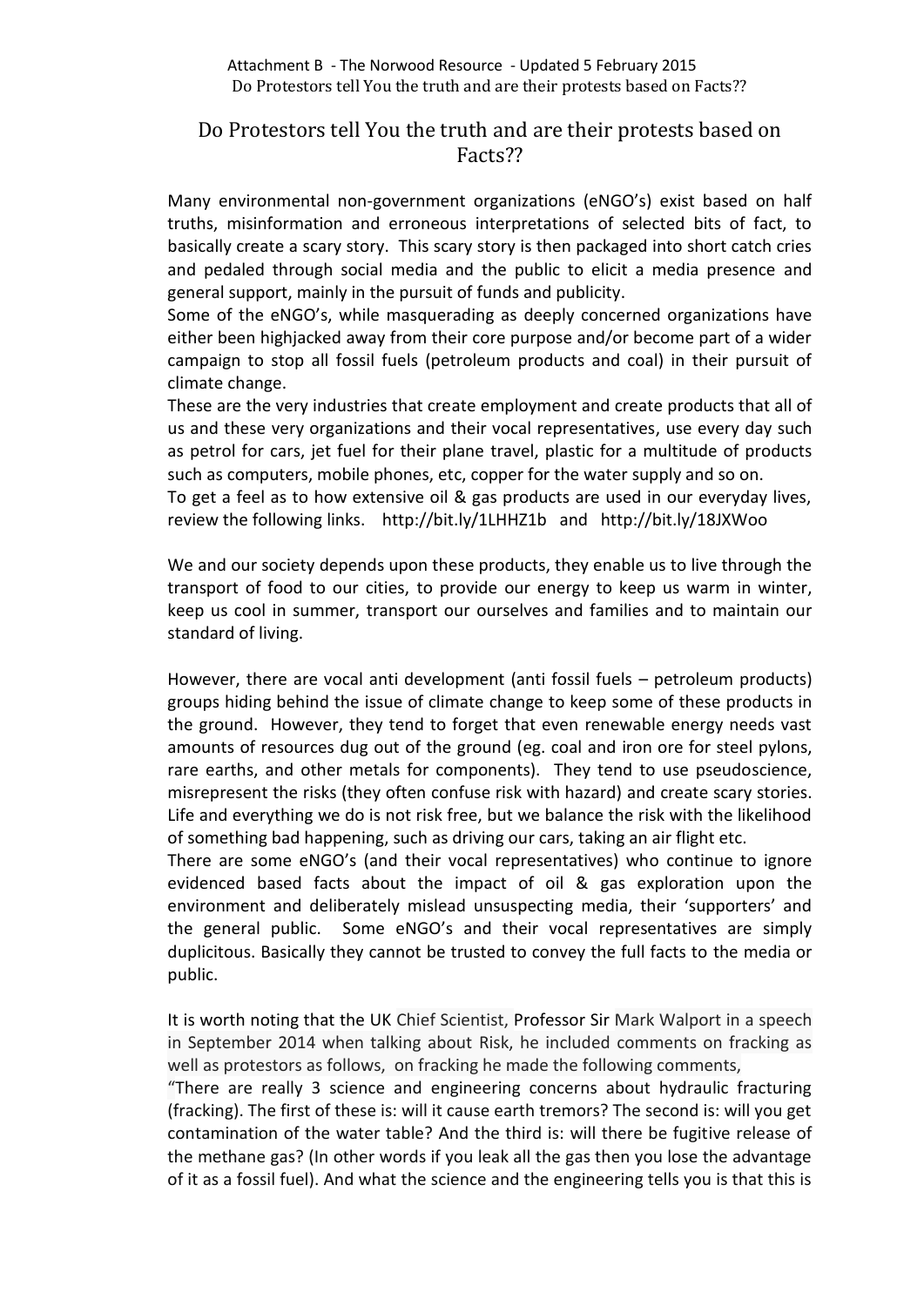a drilling technology and no drilling technology is completely risk-free. But if it is done well, if it is engineered well, if it is governed well, then it is as safe as any other form of drilling, recognising that there is no 'free lunch', there is nothing that is completely risk-free." And on protestors he made the following comments,

"Those are the engineering concerns, and that's what the Royal Academy of Engineers' report said and actually multiple other reports have all essentially said the same thing. But the public or publics who are protesting, at least in some parts of the world, about fracking are coming at in from a different angle. They're coming at it from the values angle and from the 'my pain, your gain' angle. And so there's a group that dislike fracking because they dislike fossil fuels, there's another group that dislike fracking because they actually just don't like big companies, and then there's a third group who just don't want the inconvenience of having something industrial happening in their back yard." The referenced speech can be found here http://bit.ly/1CVyur7

Turning to the above question, 'Do Protestors tell You the truth and are their protests based on Facts??' let's look at some examples over the last little while.

## **Example 1**

On or about the  $7<sup>th</sup>$ /  $8<sup>th</sup>$  of January 2015, a gas well (Yulleroo #2) which is located near Broome (WA) was the subject of an on line video by local eNGO's such as the anti fracking group 'Broome Community No Gas Campaign'. The film was also tweeted and shared with anti fracking eNGO sites across Australia, including Lock The Gate which tweeted the film of the well. So there was a lot of exposure.

The Yulleroo #2 well was fracked a couple of years ago,it is not producing any gas and was made safe by the Operator, including installing a mesh fence on its perimeter.

The film shows a hand held gas detector showing very high levels of methane leaking from a valve. Of course, this was news and was also picked up by the media, and news reports.

However, subsequently, upon investigation by the company concerned and the relevant Mines and Petroleum authorities it was revealed that **the valve on the wellhead had been deliberately bent and manipulated to allow gas to leak**

Any apology from the eNGO's? No way! and of course (at the time of writing), the 'leaky valve' incident is still able to be seen on these eNGO's sites. to show the viewing public 'proof' that fracking is not safe, despite the valve stem being deliberately bent and the valve needed to be manipulated to have a leak.

The valve has since been replaced and is in the custody of The WA Department of Mines and Petroleum, and the area has been inspected by police and the breakin of the enclosure, the deliberate damage and the filming (which was highly dangerous, as the intruder could have blown themselves (and anyone else in the area) up) is being investigated by the WA Police.

Here, we have a deliberate criminal act (the break in and the willful damage to private property) as well as a risky act, **to manufacture 'evidence'** and then try to gain maximum exposure publicly which is just fraudulent! Along without any contrition by those eNGO's which posted it and continue to enable viewers to see it.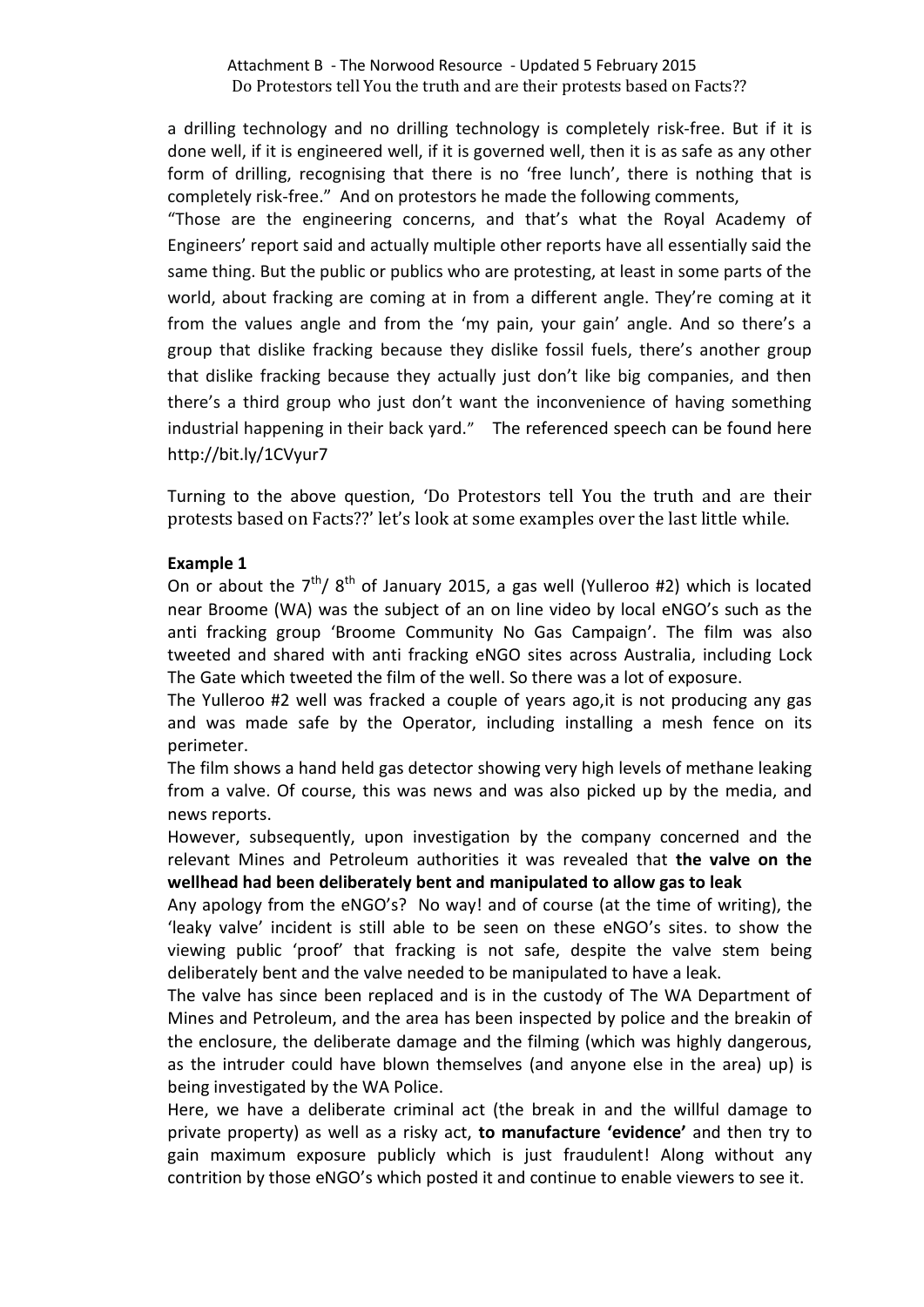# **Example 2** – Hydraulic fracture stimulation (fracking)

Recent social media posts by activists, such as Anti CSG, and Anti Fracking groups (such as Lock the Gate and various spin offs from this activist group), which have sprung up primarily in country areas over the last three years or so.

They use "quotes" from eminent people and organizations to package a 'potentially dangerous risk' of say fracking into a slogan or sound bite for media use. This includes routinely extracting corroborating articles and misinformation generated by associated or likeminded activist groups, so there is a constant stream of scare stories.

One prime example is the scandalous use of the eminent use of the UK Chief Scientist name by Mr Laird from Lock the Gate organization, as reported in the online media "InDaily' in early December 2014.

In regard to oil & gas exploration and fracking, InDaily reported Mr Laird as saying the following, "Laird cited concerns raised by the Chief Scientist of the United Kingdom, Mark Walport, that fracking held risks similar to those posed by **[thalidomide,](http://www.theguardian.com/environment/2014/nov/28/fracking-risk-compared-to-thalidomide-and-asbestos-in-walport-report) tobacco and asbestos**, a **[report](http://www.chiefscientist.nsw.gov.au/coal-seam-gas-review)** by the Chief Scientist of New South Wales and a Southern Cross University **[study](http://scu.edu.au/coastal-biogeochemistry/index.php/69)** as evidence that farmers' concerns are backed by science."

Really? Concerns expressed by highly respected people and researchers who (among other things) say that fracking held similar risks to those posed by thalidomide, tobacco and asbestos? Really?, well let's look at the facts and evidence which may substantiate such claims from Lock the Gate.

Basically, all of these references used by Mr. Laird from Lock the Gate to support its position are misleading and false, as will be demonstrated below. However it does show the tactics employed by these and similar organizations to misrepresent the facts to spread fear and anxiety within our communities, particularly as we have seen recently in the South-East of SA.

In response to the concerns raised by Phil Laird (Coordinator for Lock The Gate) in referencing the report by The Government Chief Scientist of the UK, in his publication 'Innovation: Managing Risk, Not Avoiding It ' Evidence and Case Studies', the section Mr Laird quotes **was not written** by the Chief Scientist, Professor Sir Mark Walport, but was actually written **by one of the very many guest contributors. Professor Andy Stirling** from the University of Sussex. In his CV, Professor Stirling is/was (among other things) an activist and a past **Board Member of International Greenpeace and Greenpeace UK**. Further**, Professor Stirling did not say that "fracking" held similar risks to those posed by thalidomide, tobacco and asbestos at all!** Rather he postulated that "innovations reinforcing fossil fuel strategies – such as hydraulic fracturing- arguably offer a contemporary prospective example" (page 51). See http://bit.ly/1z7JfRp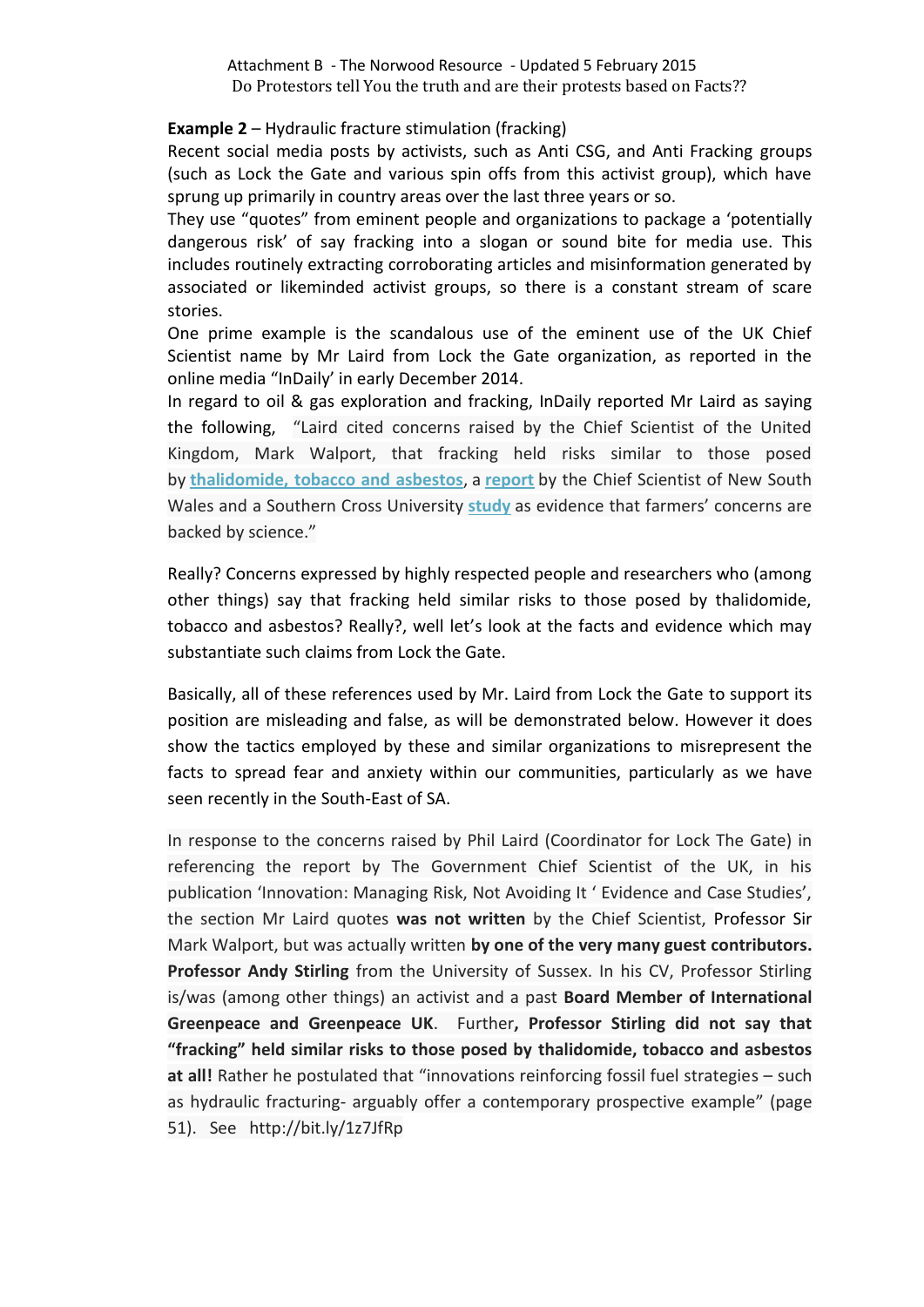Indeed, in the Foreword of the publication, Professor Sir Mark Walport, says, "The chapters and case studies *represent the author's personal views rather than those of the Government Office for Science*…". Basically Lock the Gate spokespersons are attributing quotes to and (it would appear intentionally) misrepresenting the words of The Chief Scientist of the United Kingdom. By strange co-incidence another guest author (Robert Muir, University of Cambridge) **supports fracking** in the UK, he writes on page 82 of the same publication, **"Fracking can be done safely in the United Kingdom, but not without effective regulation, careful management, robust environmental risk assessments and rigorous monitoring."** - How convenient Lock the Gate forgot to mention this quote!

Further, in the second reference Mr Laird referred to was the NSW Chief Scientist and Engineers (Professor Mary O'Kane) recent report (30 September 2014), which was more focussed on CSG than hydraulic fracturing. On page 7 of the report the Chief Scientist states "There is a perception in some parts of the community that CSG extraction is potentially more damaging and dangerous than other extractive industries. This perception was heightened following the release of the American movie Gasland in 2010. The Review examined this issue in detail and concluded that while the CSG industry has several aspects that need careful attention, as do almost all industries, it is not significantly more likely to be more damaging or dangerous than other extractive industries" This statement alone debunks the outrageous anti CSG claims put forward by Mr Laird in regard to the second reference as a reason not to proceed with CSG or fracking. **Basically Lock the Gate have 'shot themselves in the foot"** so to speak.

Further, in the article Mr Laird uses a third reference about researchers from the Southern Cross University undertaking mobile methane readings around 'CSG' fields. This 'study' has been labelled as not being in any way conclusive by the researchers themselves! as stated by one of the researchers (Dr. Santos) was quoted as saying "Any geological area that has gas deposits is going to have natural seeps. At this stage we are unable to separate the contribution of CSG activities from natural seeps because no sampling was done in Tara prior to mining". As a consequence, **this reference** to support an anti fracking (or CSG) position **is false and not relevant** to Mr Laird's position of opposing CSG or hydraulic fracture stimulation (fracking).

To summarise, Professor Sir Mark Walport UK Government Chief Science Advisor **DID Not say anything about thalidomide, tobacco and asbestos in relation to fracking in his report**. This is a mis representation and a falsehood to attribute this reference to him. What he did say about fracking in his speech dated 19 September 2014, delivered in Hanover, Germany, which focussed on Risk, Innovation, Regulation (among other things). Under the heading "Policy Lenses" was;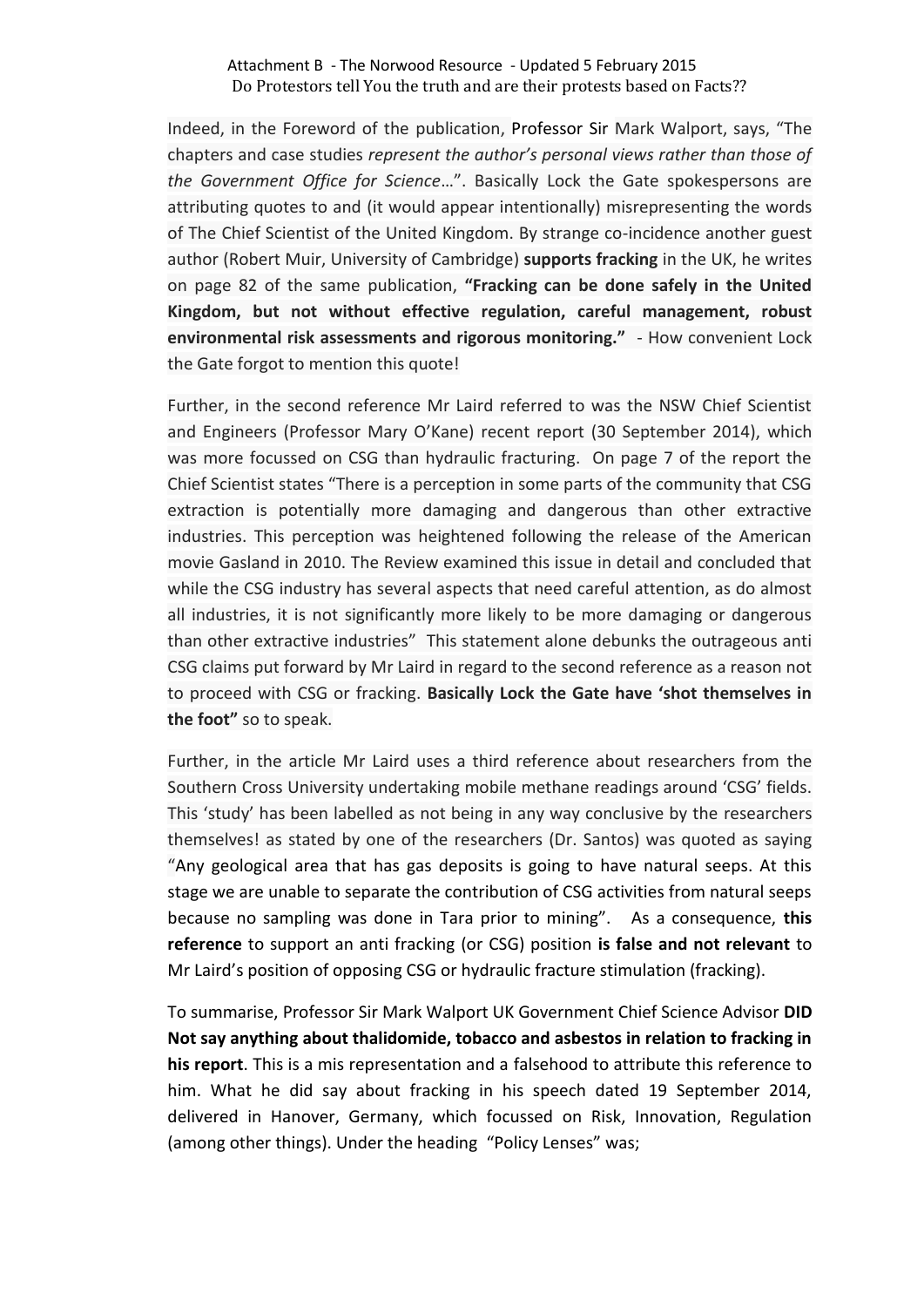"There are really 3 science and engineering concerns about hydraulic fracturing (fracking). The first of these is: will it cause earth tremors? The second is: will you get contamination of the water table? And the third is: will there be fugitive release of the methane gas? (In other words if you leak all the gas then you lose the advantage of it as a fossil fuel). And what the science and the engineering tells you is that this is a drilling technology and no drilling technology is completely risk-free. **But if it is done well, if it is engineered well, if it is governed well, then it is as safe as any other form of drilling**. Recognising that there is no 'free lunch'. there is nothing that is, completely risk-free.".

The referenced speech can be found here http://bit.ly/1CVyur7

## **Example 3**

A classic example of duplicity is the 2010 film 'Gaslands' which to some extent was a catalyst for the anti fracking activists has been exposed as a deliberate fraud by a concerned rural Mum, which can be seen at the following link: <http://www.truthlandmovie.com/> In this, she shows that naturally occurring gas is contained in the water from household taps despite there being no drilling for oil and gas within anywhere near the locality.

Further, the NSW Chief Scientist and Engineers Report, mentioned above, specifically referenced the film Gaslands, and after review of this and the many claims and assertions from Lock The Gate and similar eNGO's found ""There is a perception in some parts of the community that CSG extraction is potentially more damaging and dangerous than other extractive industries. This perception was heightened following the release of the American movie Gasland in 2010. The Review examined this issue in detail and concluded that while the CSG industry has several aspects that need careful attention, as do almost all industries, it is not significantly more likely to be more damaging or dangerous than other extractive industries"

Basically, the sensationalist film Gasland has been shown to be what it always was – just a movie without any foundation, just like Hollywood movies!

#### **Example 4**

Another prime example has been the much publicized 'Bentley Blockade' (at Bentley NSW), where protestors set up camp, built bunkers and spike roads to a farmers property all in the name of 'No CSG' (No to Coal Seam Gas). The operator was Metgasco, which had authorization and licences granted by the NSW Government to undertake drilling for deep hydrocarbons (about 4 km deep) in a disused quarry on a farm. There was no drilling for CSG, nor any hydraulic fracture stimulation authorized or planned for this exploration well, and yet, aided and abetted by a Sydney radio personality, Alan Jones, a well organized and prolonged 'No CSG' and 'Frack Off' campaign continued, despite no CSG or "fraccing" was to take place!

Furthermore, the facts and the science about CSG and "fraccing" were totally distorted by the activists.

NSW imports 95% of its gas and the price is going up due to an increasing demand (LNG exports) and a shortage of supply options, as well as the tight controls upon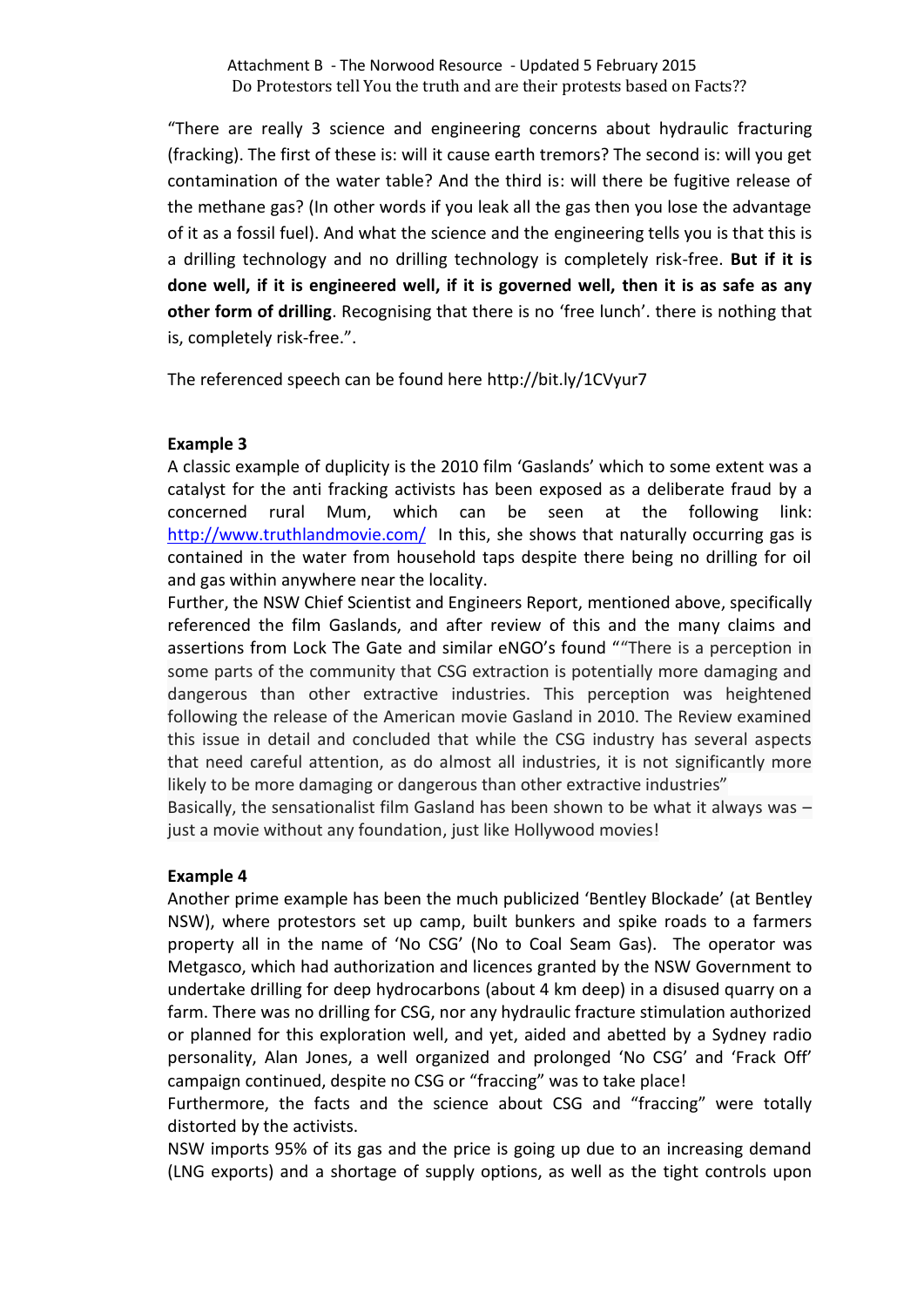exploration the NSW Government has now put in place following the recommendations in the NSW Chief Scientist and Engineers Report.

Unfortunately for NSW residents and businesses, which depend on natural gas, there are further price increases to come on top of the 18% increase approved by IPART in mid 2014, unless gas supply increases. Normal business is under threat! In addition, not only will the price go up, the risk of spills as a result of transportation of oil and gas, is actually greater than exploration and development!

## **Example 5**

Another recent example is in South Australia. In the SE of the State, Beach Energy has drilled two deep exploration wells (deeper than 4km.). However, as soon as the a drilling rig was positioned on its drill pad on a private farm with the owners agreement, out came the anti protestors trotting out all sorts of myths and catch cries (No CSG, Frack Off and so on).

The claimed issues, as in the case of the 'Bentley Blockade' centre on the perceived risk (which is very low) of contamination of groundwater and competition for land use.

In regard to the competition for land use, mining in Australia covers approximately 0.02% (1400 sq. km) of the land, whereas Agriculture (excluding pastoral leases) covers 4.6% (45,000sq.km) **in South Australia alone**. See http://bit.ly/1CVzuLY

On a comparison basis, mining and petroleum are hardly pushing farmers off their land.

There is no doubt water that is uncontaminated is essential to all communities, but what are the facts here?

In rural communities in the South-East where water is also used for agriculture and farming there are existing contaminants within the water systems, from salinity to pesticides.

In the South Eastern portion of South Australia, where Beach Energy undertook the drilling of two deep wells (more than 4 km deep) there are two primary aquifers, an upper uncontained aquifer in some areas close to the surface, and a deeper (50m to 300m deep) which is contained (ie it has an impermeable layer above it). The (uncontained) aquifer closer to surface is the one normally used by communities.

However, there is already contamination of this aquifer predominantly from agriculture and farming . The contaminants are:

- Salinity
- Nitrates (fertilizers etc)
- Pesticides (spraying for pests etc)
- Associated risks from existing and continuing agriculture activities
- Dairying
- Septic waste.

See http://bit.ly/1HS5WU6

While the EPA is monitoring and has brought in more stringent regulations than existed in the past, there is a continuing evidence of diffuse occurrences of the contaminants listed above plus others. Further, any oil & gas drilling operations are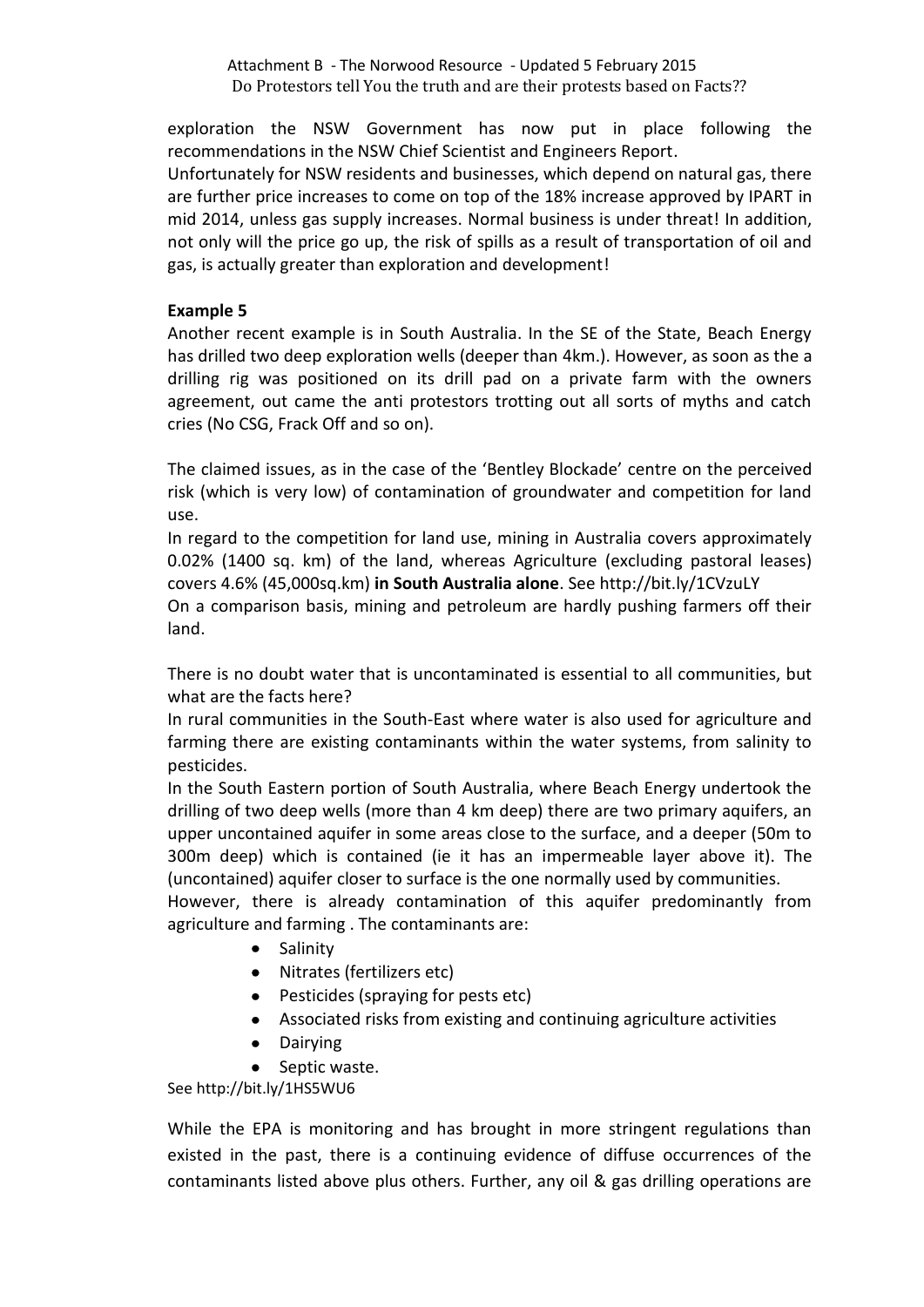subject to these (and more) stringent regulations for water use and disposal.

What is the impact of oil & gas exploration in the SE of South Australia in comparison?

The petroleum exploration wells that were drilled in the Penola area by Beach Energy, and the proposed well by Metgasco, were to drill through the respective aquifers. The respective aquifers are isolated from the well bore (production casing) by two to three sets of impermeable steel (each approx 8 to 12 mm thick) as well as bonded concrete.

The risk that there is any leakage from the well bore to the aquifers is low to negligible. The CSIRO, in its fact sheet has this same view.

See<http://bit.ly/1CVzRWO>and

[file:///C:/Documents%20and%20Settings/Bruce%20Holland/My%20Documents/Do](file:///C:/Documents%20and%20Settings/Bruce%20Holland/My%20Documents/Downloads/csg-predicting-impacts%20(1).pdf) [wnloads/csg-predicting-impacts%20\(1\).pdf](file:///C:/Documents%20and%20Settings/Bruce%20Holland/My%20Documents/Downloads/csg-predicting-impacts%20(1).pdf)

## **Example 6**

Wilderness Society campaign to have shareholders vote for Santos Limited to withdraw from the Pilliga State forest in North Western NSW, aimed to stop oil & gas exploration and production, the very products that enabled them to travel to Adelaide to hold their protest. They are anti development, yet they enjoy the benefits of the development.

A very factual and scientifically based response to the claims made by these groups can be found on Santos' website starting at p27 at the following link: <http://bit.ly/1D95LzF>

The key issue claimed by Wilderness, the impacts on water, was addressed as follows:

- Water use: The community use is 410 gigalitres per annum whereas Santos' use would be 1.5 gigalitres pa. That is, less than 1% of total usage.
- Impact on Aquifers: Modeling and surface testing has demonstrated excellent understanding of the aquifers which has provided good baseline data to check that Santos' operations have no unexpected effects
- Protection of aquifers from contamination: Multiple fail-safe protective measures are described in the document.

Any reader who is interested in this issue will realize, as a result of reading through Santos' response to the "shareholder resolution", that the resolution was flawed and not based on the facts and science.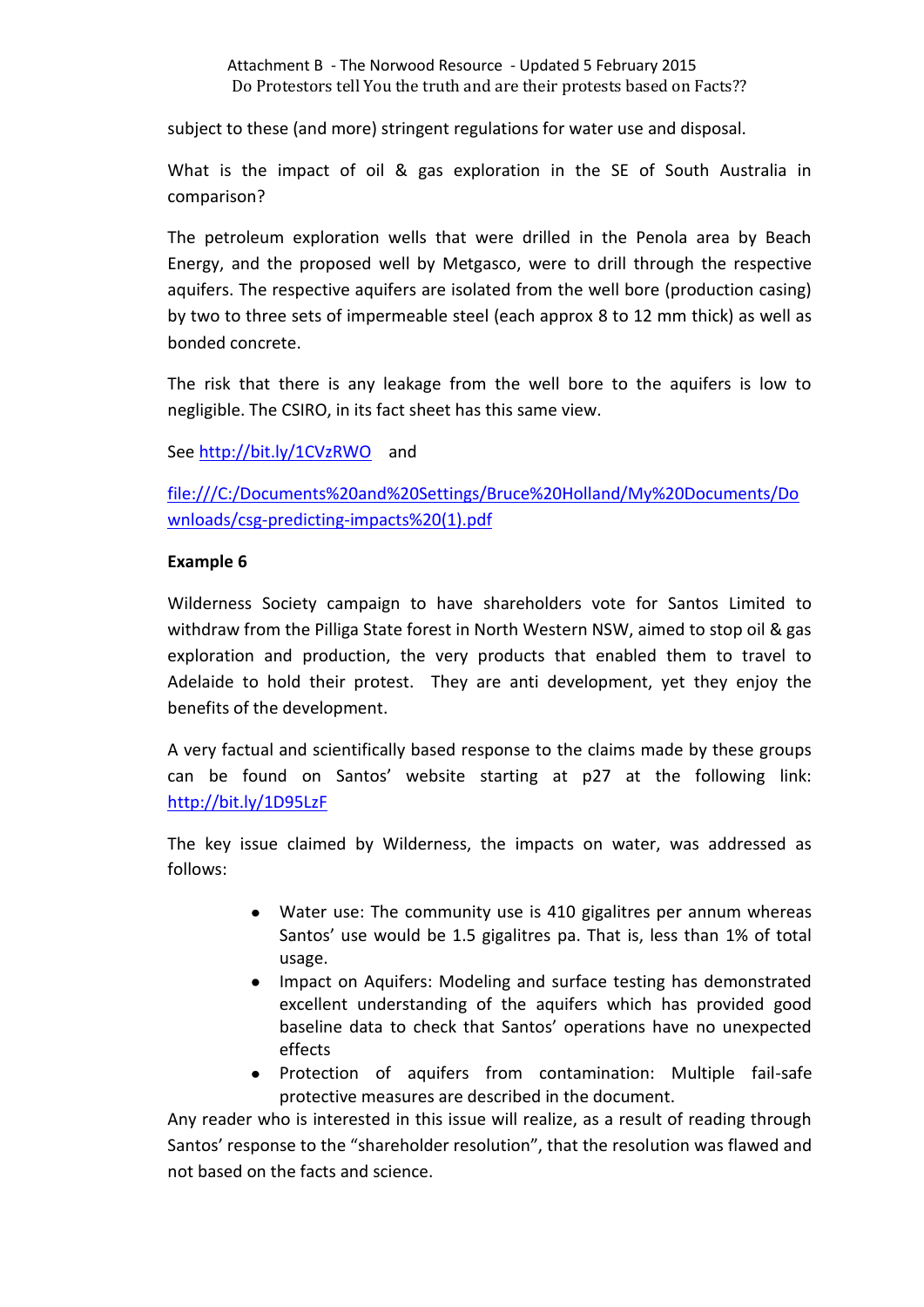However, The Wilderness Society claimed their campaign to have Santos withdraw from the Pilliga State forest in North Western NSW was for the potential (as they perceived it) threat to groundwater, whereas this eNGO has an overarching objective **to stop all fossil fuel exploration and development.**

This demonstrates how some eNGO's masquerade behind a local concern to gain support for its ideological objectives.

#### **Example 7**

This example was highlighted by APPEA in mid 2014 when they exposed the fact that a petition on the Care2 website asked the community to support a "Western Australia: place a moratorium on gas fracking".

Care2 not only misled people by saying the activities would be in the "stunning Kimberley region" (**they would not be** – they would be in the desert to the SW of the Kimberley's) they even further misled the public by including a photo of the Arizona's iconic Horseshoe Bend on the Colorado River (last time we checked, the Colorado River was not in the Kimberley Ranges!!).



region without an Environmental Protection Authority assessment (EPA).

However, conservation groups are cutraged and have renewed their call for a moratorium on

Again we have eNGO's misrepresenting the facts to foster a scare campaign, and a complete falsehood by NOT using, or referencing the FACTS.